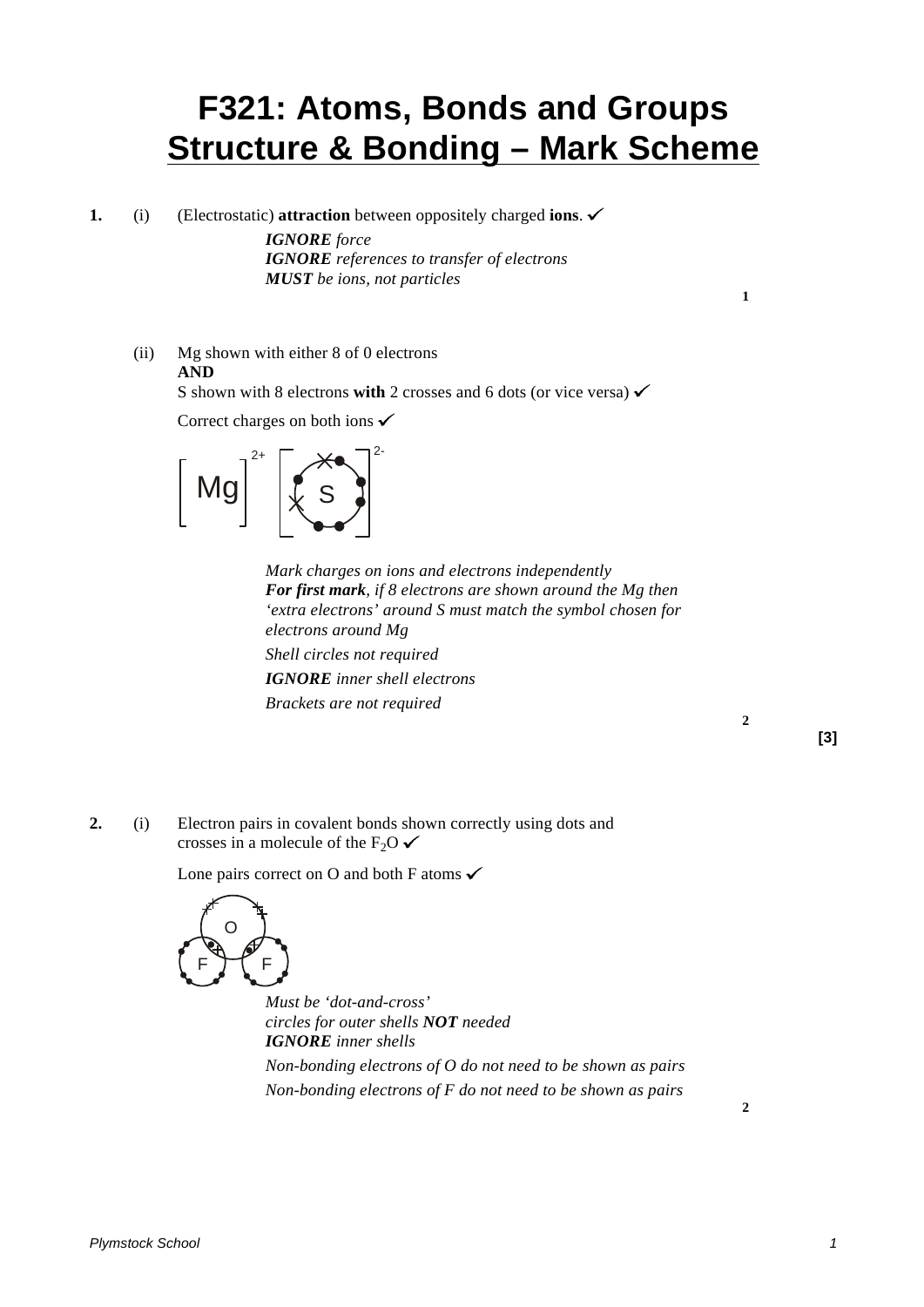(ii) Predicted bond angle  $104 - 105^\circ$ .

*ALLOW 103 – 105° (103° is the actual bond angle)*

There are 2 bonded pairs and 2 lone pairs  $\checkmark$ Lone pairs repel more than bonded pairs  $\checkmark$ 

> *ALLOW responses equivalent to second marking point. e.g. There are 4 pairs of electrons and 2 of these are lone pairs ALLOW 'bonds' for 'bonded pairs' DO NOT ALLOW 'atoms repel' DO NOT ALLOW electrons repel ALLOW LP for 'lone pair' ALLOW BP for bonded pair ALLOW LP repel more if bonded pairs have already been mentioned*

**[5]**

**3**

**3.** (i) (At least) two **NH3** molecules with correct dipole shown with at least one H with  $\delta^+$  and one N with  $\delta^-$ 

> *DO NOT ALLOW first mark for ammonia molecules with incorrect lone pairs*

> *DO NOT ALLOW first mark if H2O, NH2 or NH is shown*

(Only) one hydrogen bond from N atom on one molecule to a H atom on another molecule  $\checkmark$ 

> *ALLOW hydrogen bond need not be labelled as long as it clear the bond type is different from the covalent N–H bond*

*ALLOW a line (i.e. looks like a covalent bond) as long as it is labelled 'hydrogen bond)*

Lone pair shown on the N atom and hydrogen bond must hit the lone pair  $\checkmark$ 



*ALLOW 2-D diagrams ALLOW two marks if water molecules are used. One awarded for a correct hydrogen bond and one for the involvement of lone pair*

**3**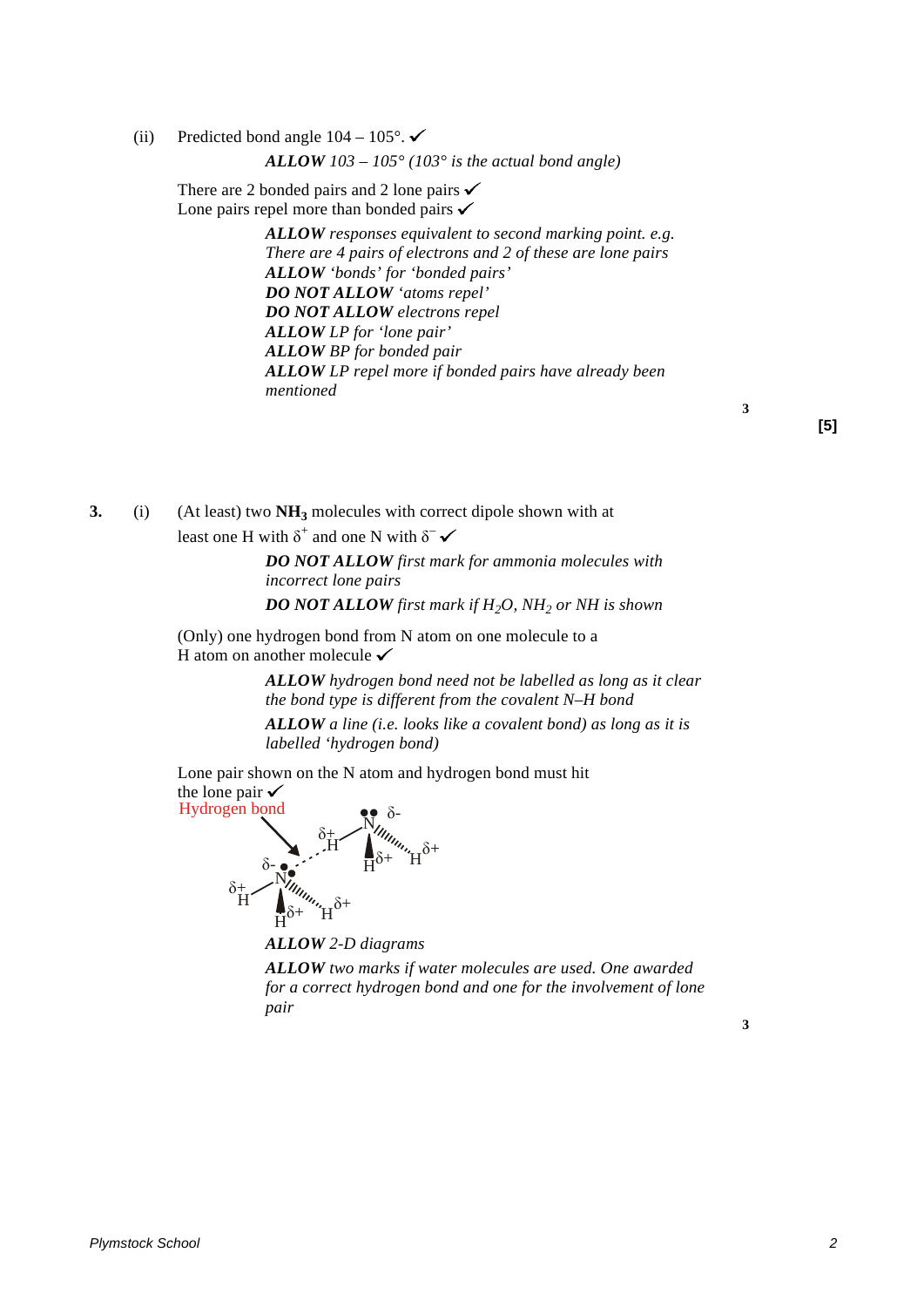(ii) Liquid H<sub>2</sub>O is denser than solid  $\checkmark$ 

In solid state  $H_2O$  molecules are held apart by hydrogen bonds **OR** ice has an open lattice  $\checkmark$ 

*ORA*

*ALLOW ice floats for first mark*

#### **OR**

 $H_2O$  has a relatively high boiling point **OR** melting point  $\checkmark$ 

#### *ALLOW higher melting OR boiling point than expected DO NOT ALLOW H2O has a high melting / boiling point*

(relatively strong) hydrogen bonds need to be broken **OR** a lot of energy is needed to overcome hydrogen bonds **OR** hydrogen bonds are strong <del>✓</del>

> *ALLOW other properties caused by hydrogen bonding not mentioned within the specification E.g. high surface tension – strong hydrogen bonds on the surface*

> > **[5]**

**2**

#### **4.** Mg has a **giant** structure  $\checkmark$

#### *Metallic OR delocalised seen spelt correctly at least ONCE*

Mg has **metallic** bonding OR description of metallic bonding as positive ions and **delocalised** electrons

(There is electrostatic attraction between) positive ions and electrons  $\checkmark$ 

*DO NOT ALLOW as label nuclei OR protons for positive ions ALLOW labelled diagram of metallic bonding for second and third marks*





*Lattice must have at least two rows of positive ions. If a Mg ion is shown it must correct charge*

*ALLOW for labels: + ions, positive ions, cations*

*DO NOT ALLOW as label nuclei OR protons for positive ions*

*ALLOW e – or e as label for electron DO NOT ALLOW '–' without label for electron*

Cl has a simple molecular **OR** simple covalent (lattice)  $\checkmark$ 

*Covalent OR molecule OR molecular seen spelt correctly at least ONCE ALLOW Cl is a (covalent) molecule*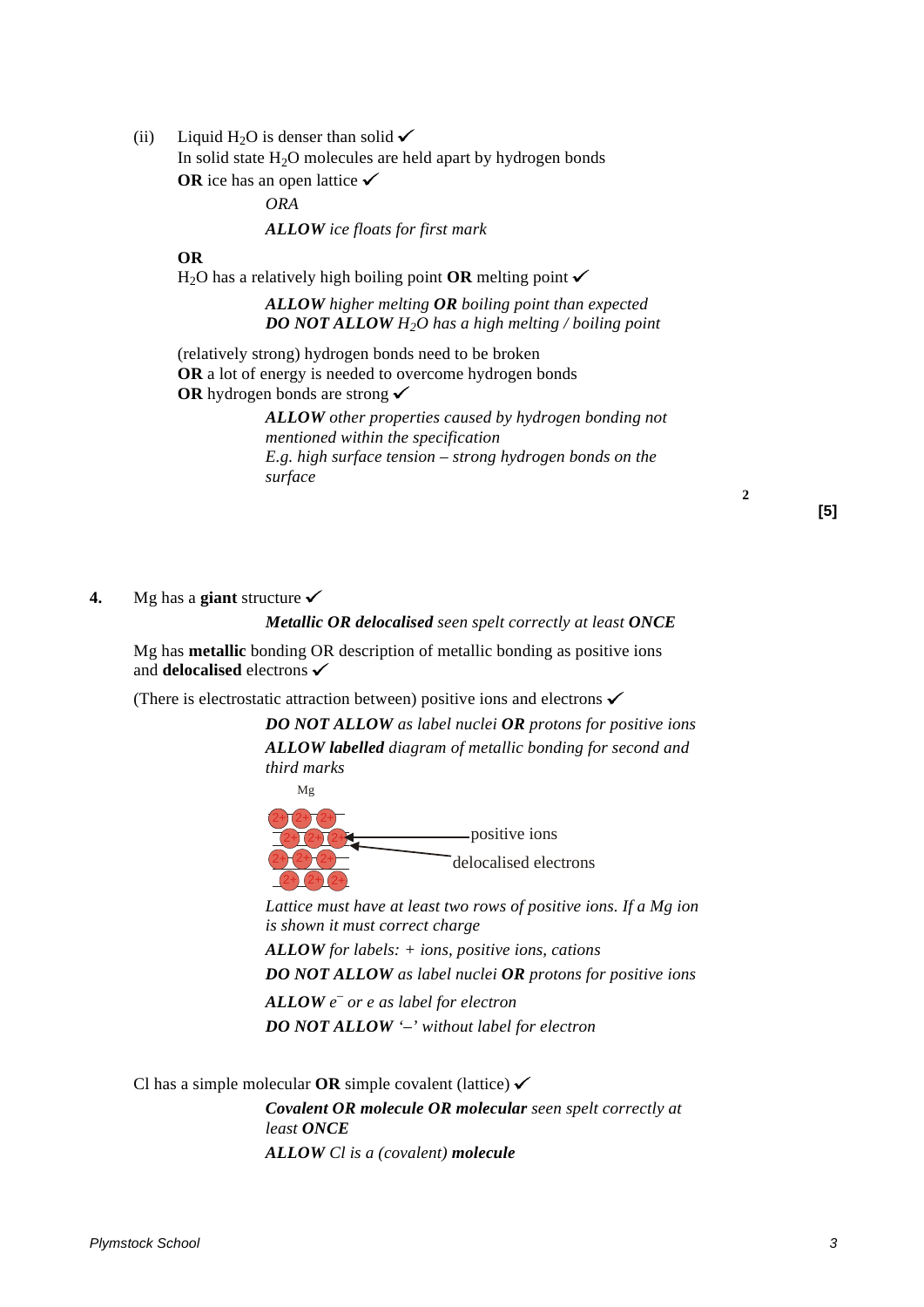Cl has van der Waals' forces (between molecules) **OR**

Cl has instantaneous dipole–induced dipoles

**OR**

temporary dipole–temporary dipole

#### *IGNORE Cl has intermolecular bonding*

van der Waals' forces are weak **and** metallic bonds are strong **OR** van der Waals' forces are weak**er** than metallic bonds

#### **OR**

Less energy is needed to overcome van der Waals' than metallic bonds  $\checkmark$ 

*ALLOW ECF from incorrect descriptions of giant structure with strong bonds; e.g. Mg has giant ionic structure ALLOW ECF from any incorrect intermolecular forces e.g. permanent dipole–dipole from marking point 5 ALLOW vdW easier to break ORA*

**[6]**

**5.** giant covalent (lattice)  $\checkmark$ 

layers  $\checkmark$ 

# **Each of the three properties below must be linked to explanation**

*good conductor* – because it has mobile electrons **OR** delocalised electrons **OR** electrons can move

*high melting / boiling point –* because strong **OR** covalent bonds have to be broken  $\checkmark$ 

*soft* – because there are van der Waals' forces **OR** intermolecular forces **OR** weak bonds **OR** weak forces between the layers

#### **OR**

 $\textit{soft}$  – because layers can slide  $\checkmark$ 

*Use annotations with ticks, crosses etc. for this part. All five marking points are independent ALLOW giant atomic OR giant molecular OR macromolecular ALLOW planes OR sheets Allow diagram showing at least two layers Electron(s) must be spelt correctly ONCE*

*DO NOT ALLOW 'strong ionic bonds' OR strong metallic bonds.*

**[5]**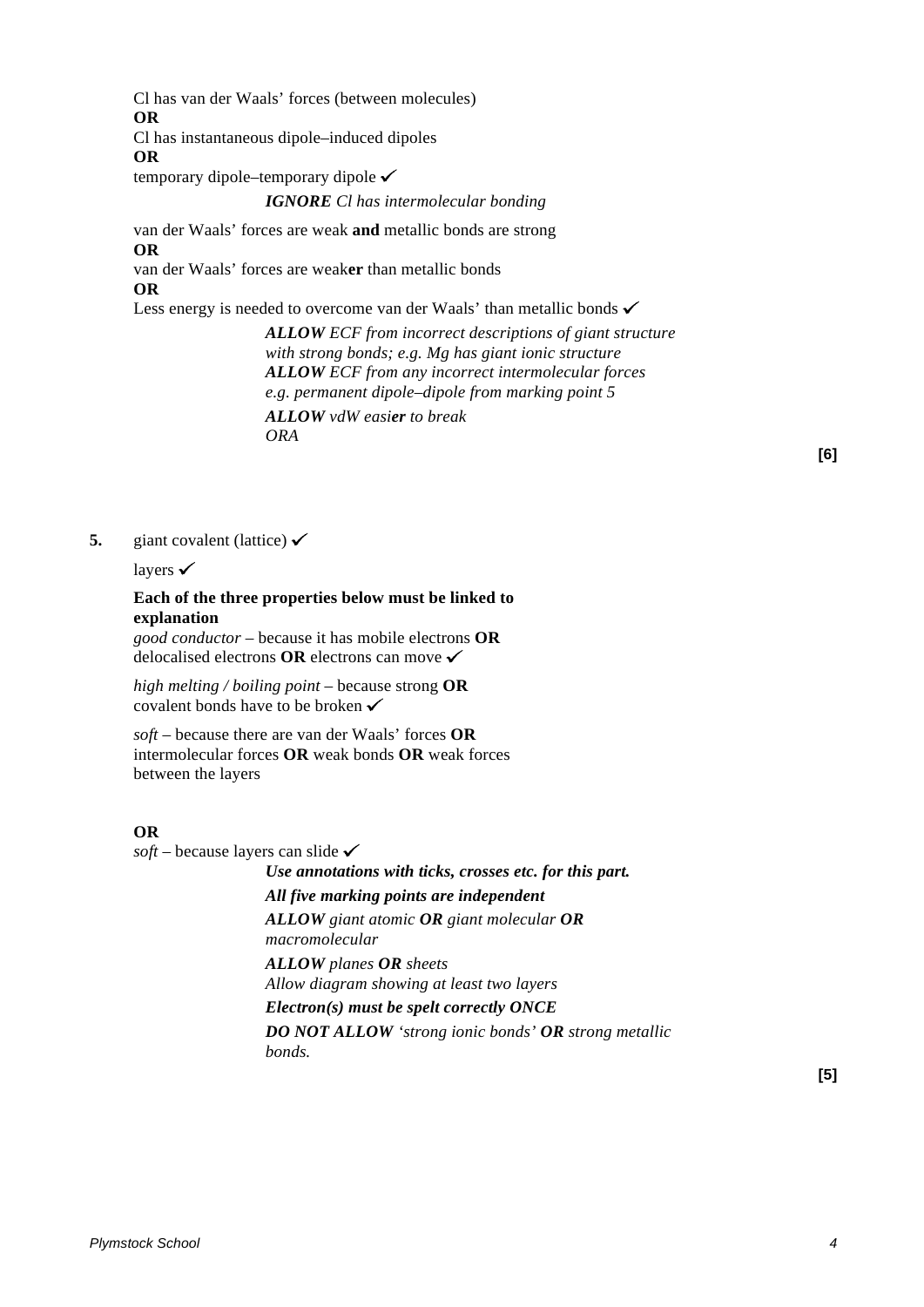**6.** (i) a shared pair of electrons  $\checkmark$ *ALLOW any response that communicates electron pair ALLOW shared pairs*

(ii)



*Must be 'dot-and-cross' circles for outer shells NOT needed IGNORE inner shells Non-bonding electrons of N do not need to be shown as a pair*

**1**

**1**

(iii) Shape: pyramidal **OR** (trigonal) pyramid  $\checkmark$ 

Explanation: There are 3 bonded pairs and 1 lone pair  $\checkmark$ Lone pairs repel more than bonded pairs  $\checkmark$ *ALLOW 'bonds' for 'bonded pairs' DO NOT ALLOW 'atoms repel' DO NOT ALLOW electrons repel ALLOW LP for 'lone pair' ALLOW BP for bonded pair*

**3**

**1**

**[5]**

**7.** (i)  $1s^2 2s^2 2p^6 3s^2 3p^6$ *ALLOW subscripts*

*Plymstock School 5*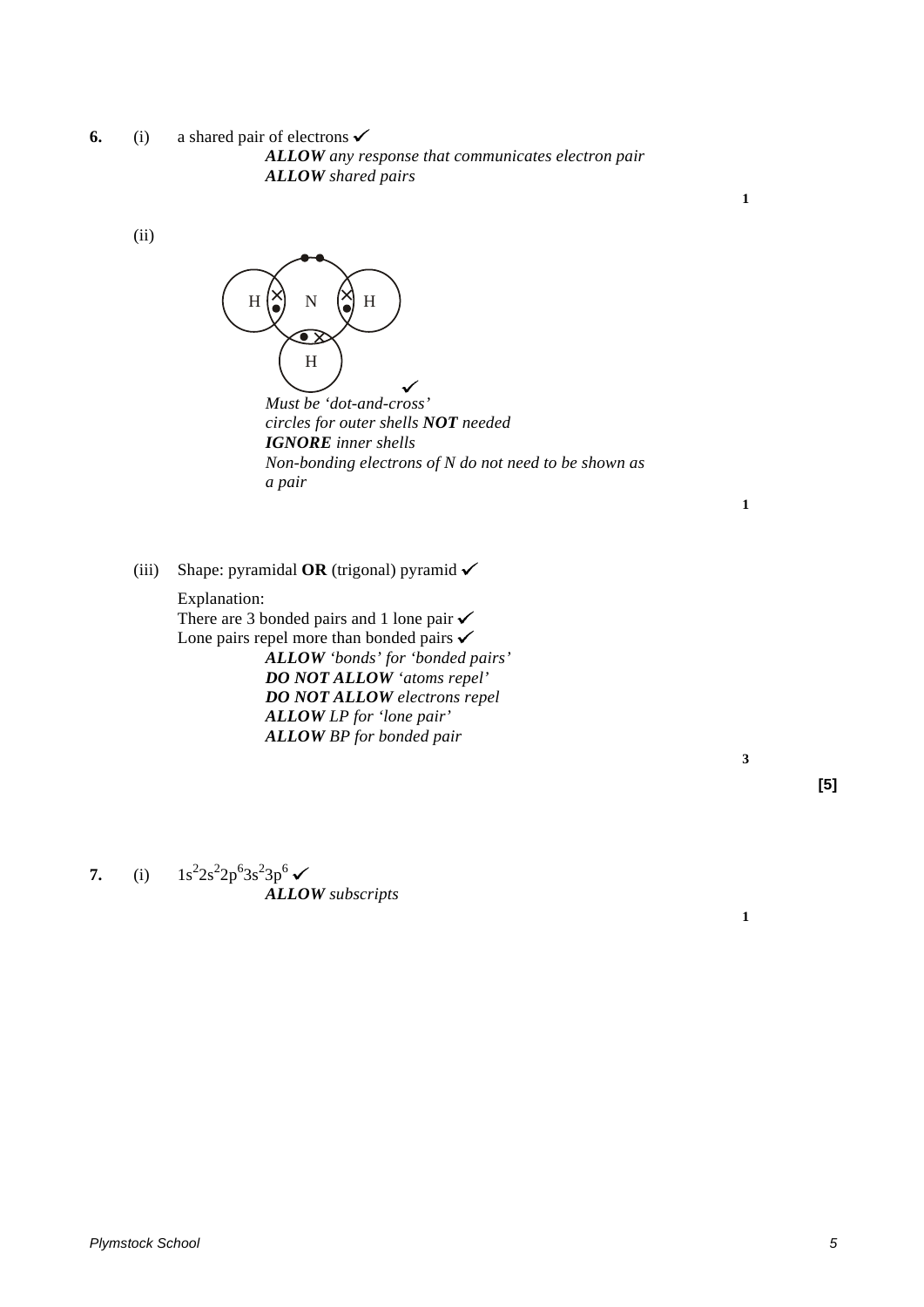(ii)



'Dot-and-cross' diagram to show four shared pairs of electrons one of which is a dative covalent bond (which must consist of the same symbols)  $\checkmark$ *IGNORE inner shells*

*IGNORE '+' sign BUT DO NOT ALLOW a '−' sign. Brackets and circles not required*

(iii) tetrahedral  $\checkmark$ 

 $109.5^{\circ}$   $\checkmark$ 

*ALLOW 109 – 110°*

(iv) ions **OR** electrons cannot move in a solid  $\checkmark$ 

**ions** can move **OR** are mobile in solution *ALLOW ions can move in liquid DO NOT ALLOW ions can move when molten ALLOW 1 mark for: 'Ions can only move in solution'*

**1**

**2**

**2**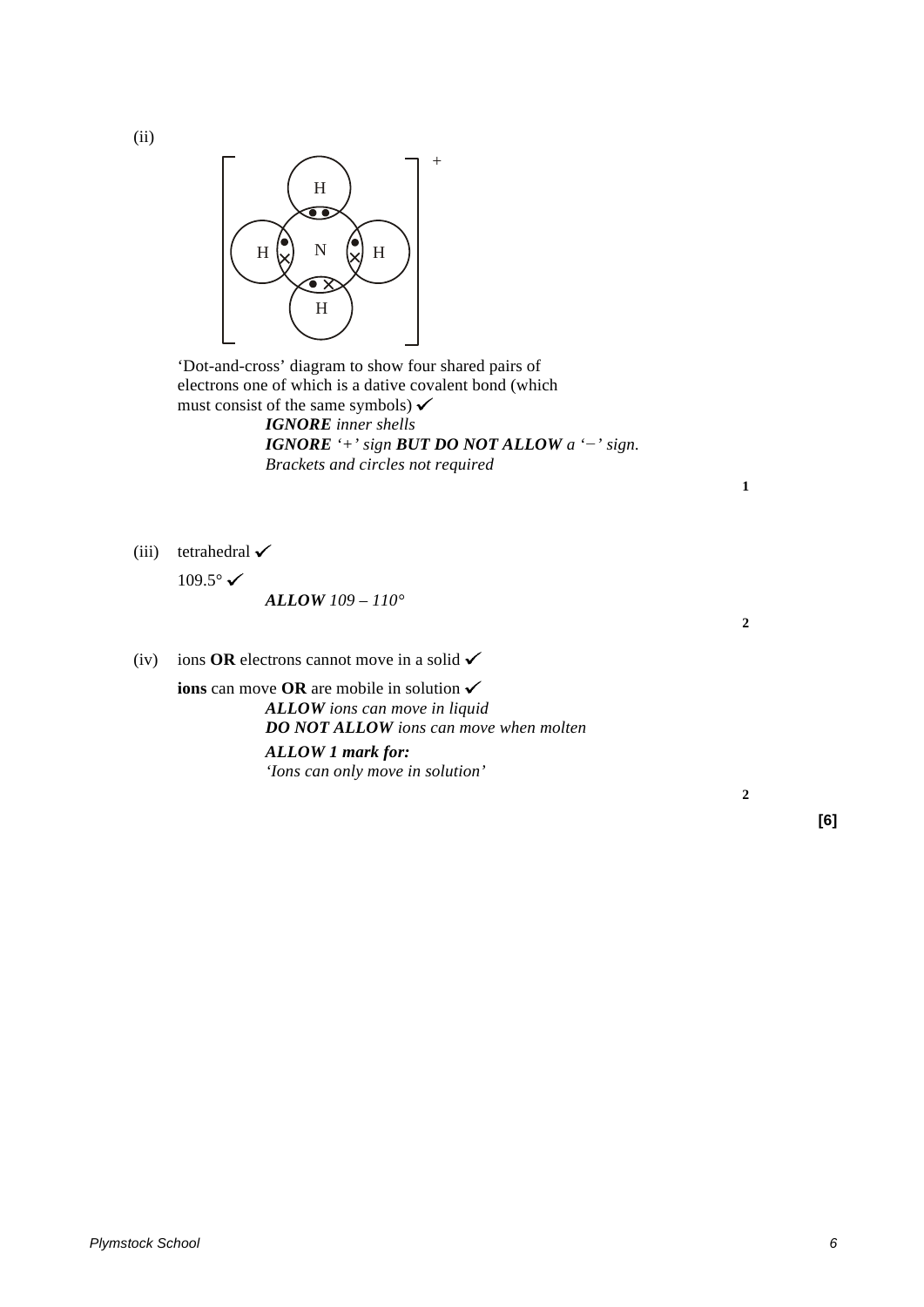

regular arrangement of **labelled** + ions with some attempt to show electrons  $\checkmark$ 

scattering of labelled electrons **between** other species **OR**

a statement anywhere of **delocalised** electrons (can be in text below)  $\checkmark$ 

metallic bond as (electrostatic) **attraction** between the electrons and the positive ions  $\checkmark$ 

> *Lattice must have at least 2 rows of positive ions If a metal ion is shown (e.g. Na+), it must have the correct charge*

*ALLOW for labels: + ions, positive ions, cations If '+' is unlabelled in diagram, award the label for '+' from a statement of 'positive ions' in text below*

*DO NOT ALLOW as label or text positive atom OR protons OR nuclei*

*ALLOW e – OR e as label for electron DO NOT ALLOW '–' as label for electron*

**[3]**

**1**

**1**

**9.** (i)  $4 \text{ Na} + \text{O}_2 \rightarrow 2 \text{ Na}_2\text{O}$ 

**OR** 2 Na +  $\frac{1}{2}$  O<sub>2</sub>  $\rightarrow$  Na<sub>2</sub>O  $\checkmark$ *ALLOW correct multiples including fractions IGNORE state symbols*

(ii) (electrostatic) attraction between oppositely charged ions $\checkmark$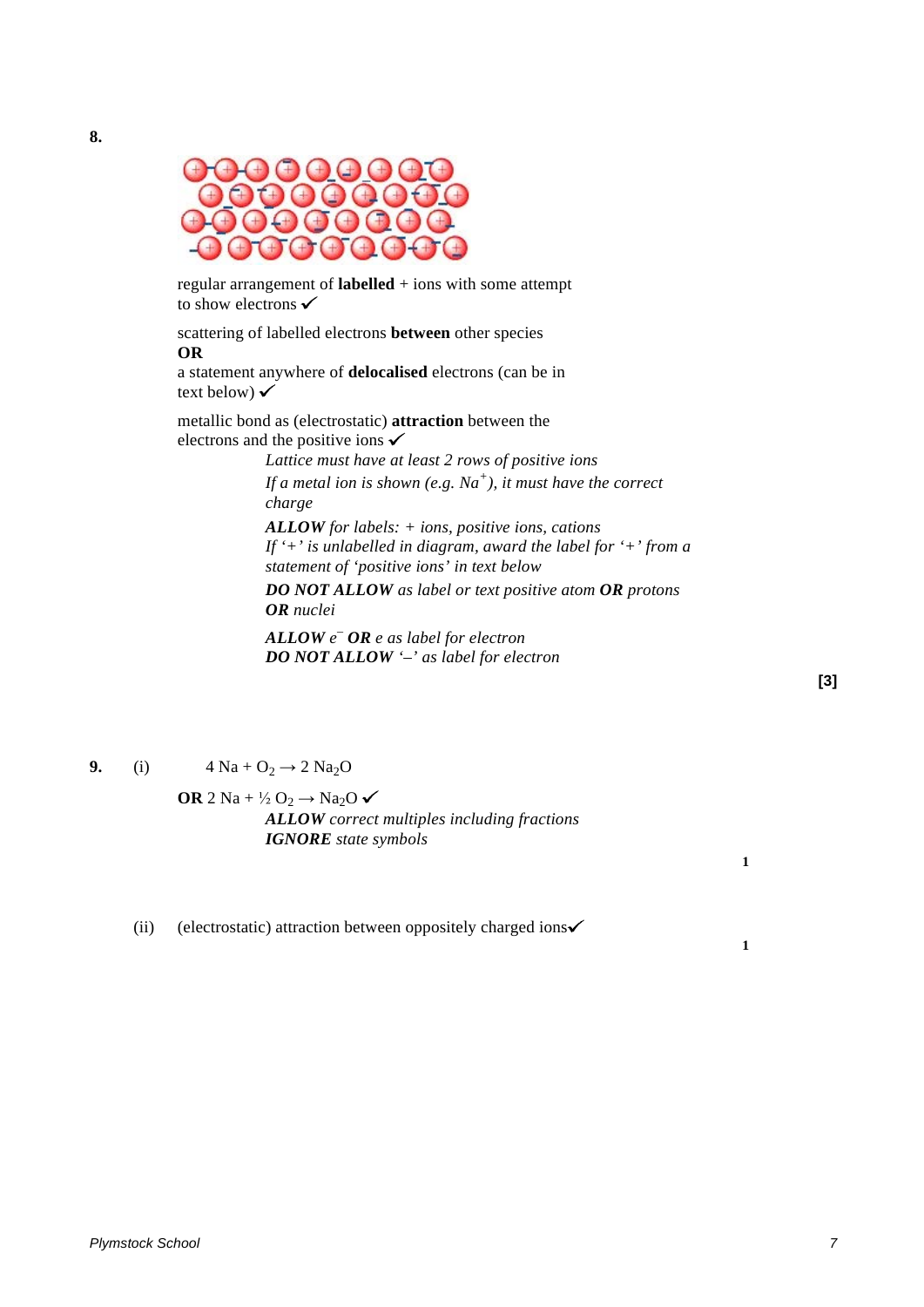

(iii)

Na shown with either 8 or 0 electrons **AND** O shown with 8 electrons **with** 6 crosses and 2 dots (or vice versa)  $\checkmark$ Correct charges on both ions  $\checkmark$ *For 1st mark, if 8 electrons shown around cation then*

*'extra' electron(s) around anion must match symbol chosen for electrons in cation Shell circles not required*

*IGNORE inner shell electrons*

*ALLOW: 2[Na+] 2[Na]+ [Na+]2 (brackets not required) DO NOT ALLOW [Na2] 2+ / [Na2] <sup>+</sup> / [2Na]2+ DO NOT ALLOW: [Na2] 2+ [Na2] <sup>+</sup> [2Na]2+ [Na]2 +*

**2**

**[4]**

**10.** sodium is a (good) conductor because it has mobile electrons **OR** delocalised electrons **OR** electrons can move <del>✓</del>

sodium oxide does not conduct as a solid  $\checkmark$ 

sodium oxide conducts when it is a liquid  $\checkmark$ 

ions cannot move in a solid  $\checkmark$ 

**ions** can move **OR** are mobile when liquid

### *Throughout this question, 'conducts' and 'carries charge' are treated as equivalent terms. DO NOT ALLOW 'free electrons' for mobile electrons*

*ALLOW poor conductor OR bad conductor 'Sodium oxide only conducts when liquid' is insufficient to award 'solid conductivity' mark*

*ALLOW ions are fixed in place IGNORE electrons IGNORE charge carriers IGNORE 'delocalised ions' or 'free ions' for mobile ions Any mention of electrons moving is a CON*

**[5]**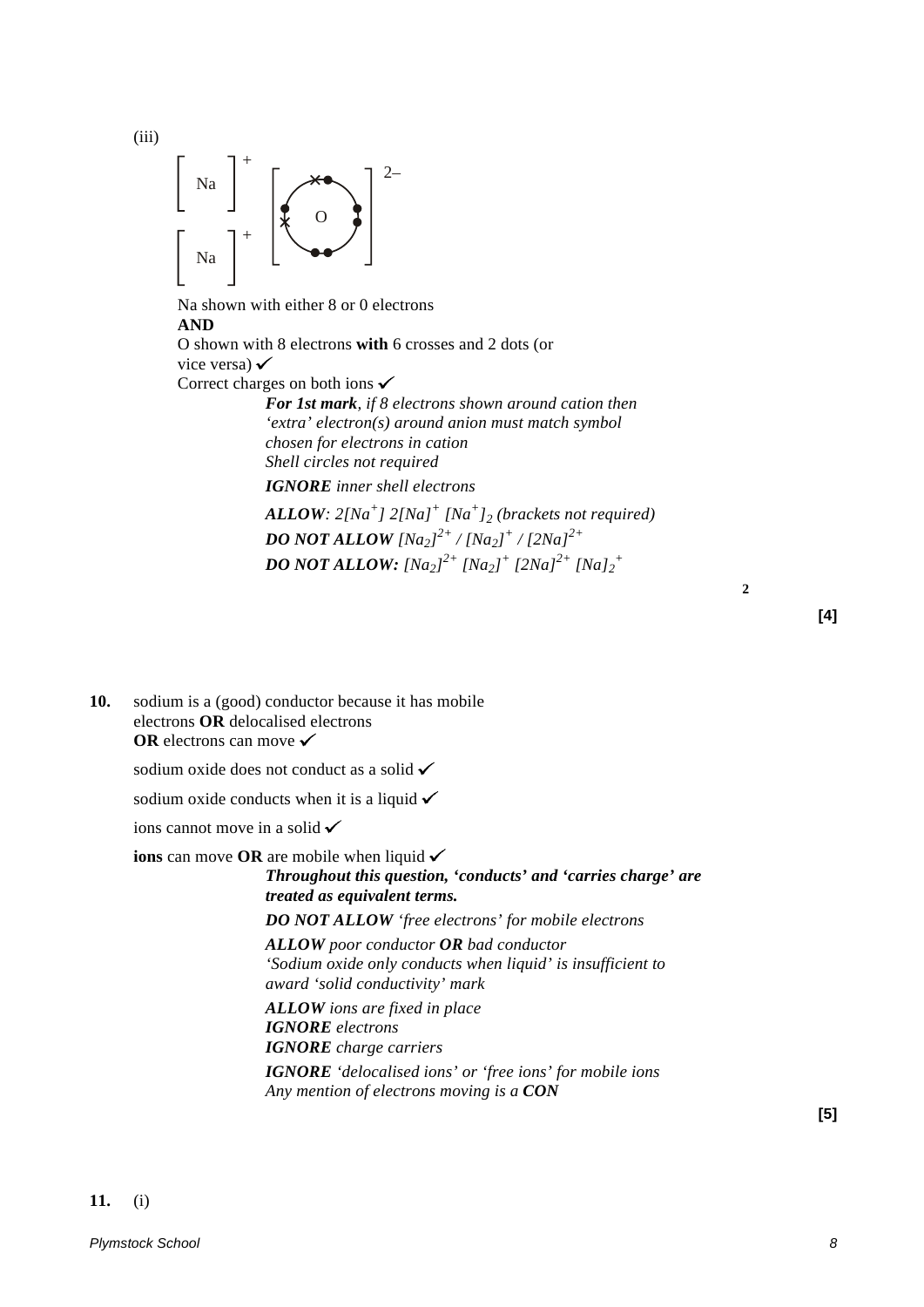

Shape of water with at least one H with  $\delta$ + and at least one O with  $\delta$  –  $\checkmark$ 

H-bond between H in one water molecule and a lone pair of an O in another water molecule

hydrogen bond labelled

OR H<sub>2</sub>O has hydrogen bonding  $\checkmark$ 

*all marks can be awarded from a labelled diagram*

*If HO2 shown then DO NOT ALLOW 1st mark*

*Dipole could be described in words so it does not need to be part of diagram.*

*At least one hydrogen bond must clearly hit a lone pair Lone pair interaction could be described in words so it does not need to be part of diagram.*

*DO NOT ALLOW hydrogen bonding if described in context of intramolecular bonding, ie*

H  $\sim 0$ H<sup>\*</sup>

(ii) no hydrogen bonding

**OR**

weaker intermolecular forces  $\checkmark$ *DO NOT ALLOW 'weaker'/ 'weak' hydrogen bonding ALLOW weaker van der Waals' forces ALLOW weaker dipole-dipole interactions DO NOT ALLOW 'weak intermolecular forces' (ie comparison essential here) DO NOT ALLOW 'no intermolecular forces'*

**3**

**1**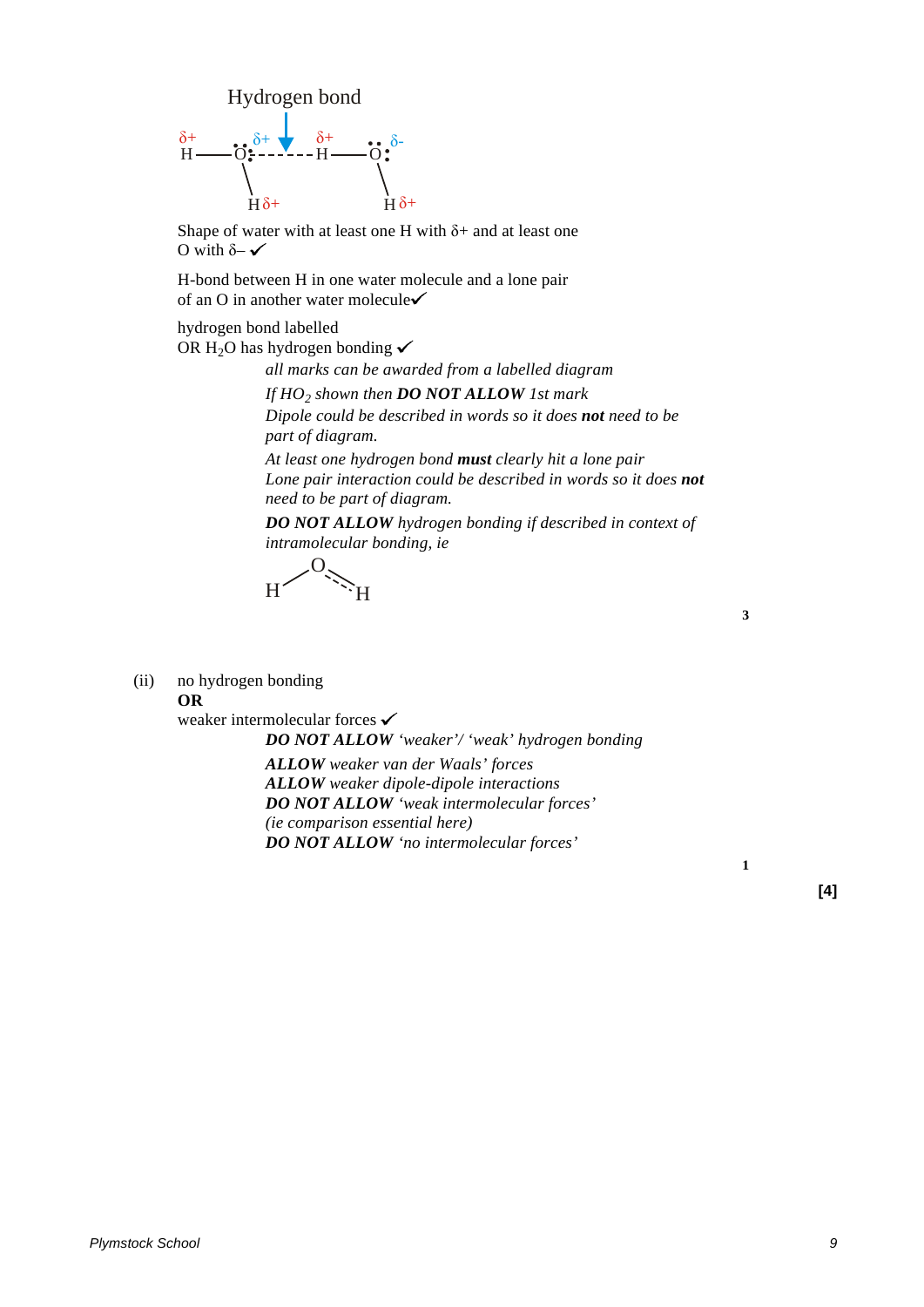$$
\begin{array}{c}\n\oplus \cdot \oplus \cdot \oplus \\
\oplus \cdot \oplus \cdot \oplus \\
\oplus \cdot \oplus \cdot \oplus\n\end{array}
$$

positive ions **(1)** electrons **(1)** (must be labelled) 2

(ii) the electrons move **(1)** 1

**13.** (i) attraction between oppositely charged ions 1

(ii)



|       | Mg and Cl both with 8 electrons in outer shell, (accept 0 electrons for Mg)<br>Cl must have one dot to seven crosses or vice versa (1)<br>correct charges on each ion $(1)$ |  |
|-------|-----------------------------------------------------------------------------------------------------------------------------------------------------------------------------|--|
| (iii) | $MgCl2$ does not conduct when solid because ions are fixed in lattice (1)<br>$H2O$ does not conduct as there are no free charge carriers/water                              |  |

| $MgCl2$ conducts when aqueous because ions are free to move (1) |  |
|-----------------------------------------------------------------|--|
|                                                                 |  |
|                                                                 |  |
|                                                                 |  |

| 14. $\mathbb{Q}$ | To boil $Cl_2$ , van der Waals' forces/intermolecular forces are broken |  |
|------------------|-------------------------------------------------------------------------|--|
|                  | (with van der Waals/intermolecular spelt correctly) (1)                 |  |
|                  | To boil C, covalent bonds are broken (1)                                |  |
|                  | covalent bonds are stronger than van der Waals' forces (1)              |  |

|  | <b>15.</b> (i) $H_2O$ NH <sub>3</sub> |  |  |
|--|---------------------------------------|--|--|
|  | 2 3 (1)                               |  |  |
|  | 2 1 (1)                               |  |  |

molecules are uncharged **(1)**

*Plymstock School 10*

**[6]**

**[3]**

**[3]**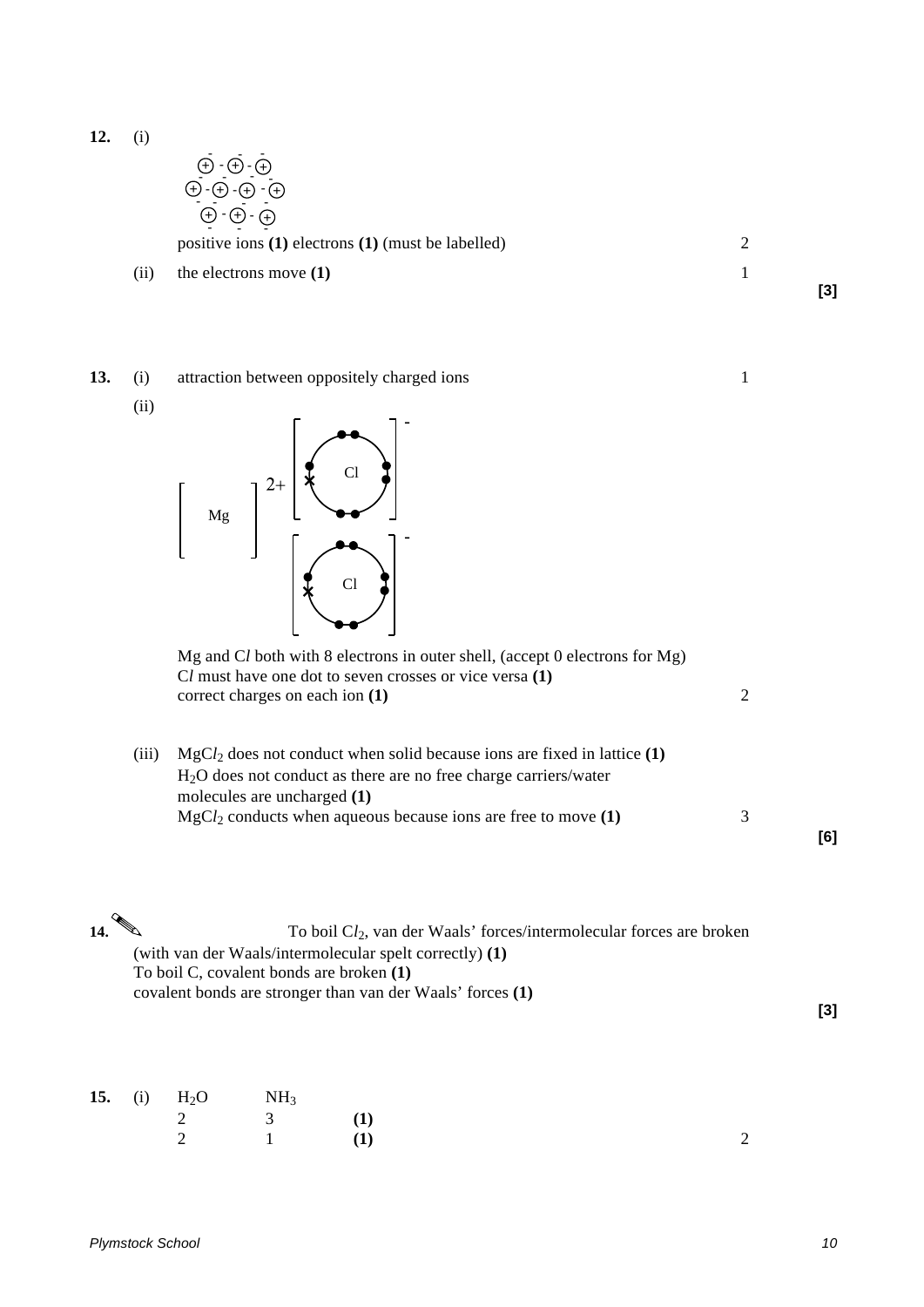$$
H\begin{matrix} \ddots \\ \ddots \\ \ddots \\ H \end{matrix}^{n} H_{107^{\circ}}
$$

(ii)

shape **(1)** bond angle labelled on diagram as 107° **(1)**

$$
\begin{array}{c}\n & \text{S}\n\\ \n & \text{120}^{\circ}\n\end{array}
$$

shape **(1)** bond angle labelled on diagram as 110–120° **(1)** 4

**[6]**

**16.** H bonding from lone pair on O of 1 H<sub>2</sub>O molecule to H of another **(1)** dipoles shown **(1)**

Two properties: Ice is lighter than water/ max density at 4°C **(1)** explanation: H bonds hold  $H_2O$  molecules apart / open lattice in ice

/ H-bonds are longer **(1)**

Higher melting/boiling point than expected **(1)** explanation: strength of H bonds that need to be broken **(1)** *must imply that intermolecular bonds are broken*

High surface tension/viscosity **(1)** explanation: strength of H bonds across surface **(1)**

**[6]**

|       | 17. (i) $1s^2 2s^2 2p^6 3s^2 3p^6$                                                    |  |
|-------|---------------------------------------------------------------------------------------|--|
| (ii)  | $3\checkmark$                                                                         |  |
| (iii) | $10\checkmark$                                                                        |  |
| (iv)  | 'dot-and-cross' of $Ca^{2+}$ with either 8 electrons or no<br>electrons. $\checkmark$ |  |
|       | 'dot-and-cross' of 2OH <sup><math>-</math></sup> correct $\checkmark$                 |  |
|       | N.B. H electron and Ca electrons can look the same.                                   |  |

Lattice must have at least two rows of positive ions. If a Mg ion is shown it must correct charge *ALLOW for labels: + ions, positive ions, cations DO NOT ALLOW as label nuclei OR protons for positive ions ALLOW e – or e as label for electron DO NOT ALLOW '–' without label for electron*

Cl has a simple molecular **OR** simple covalent (lattice)  $\checkmark \checkmark$  18. (i) **attraction** between oppositely charges ions  $\checkmark$  1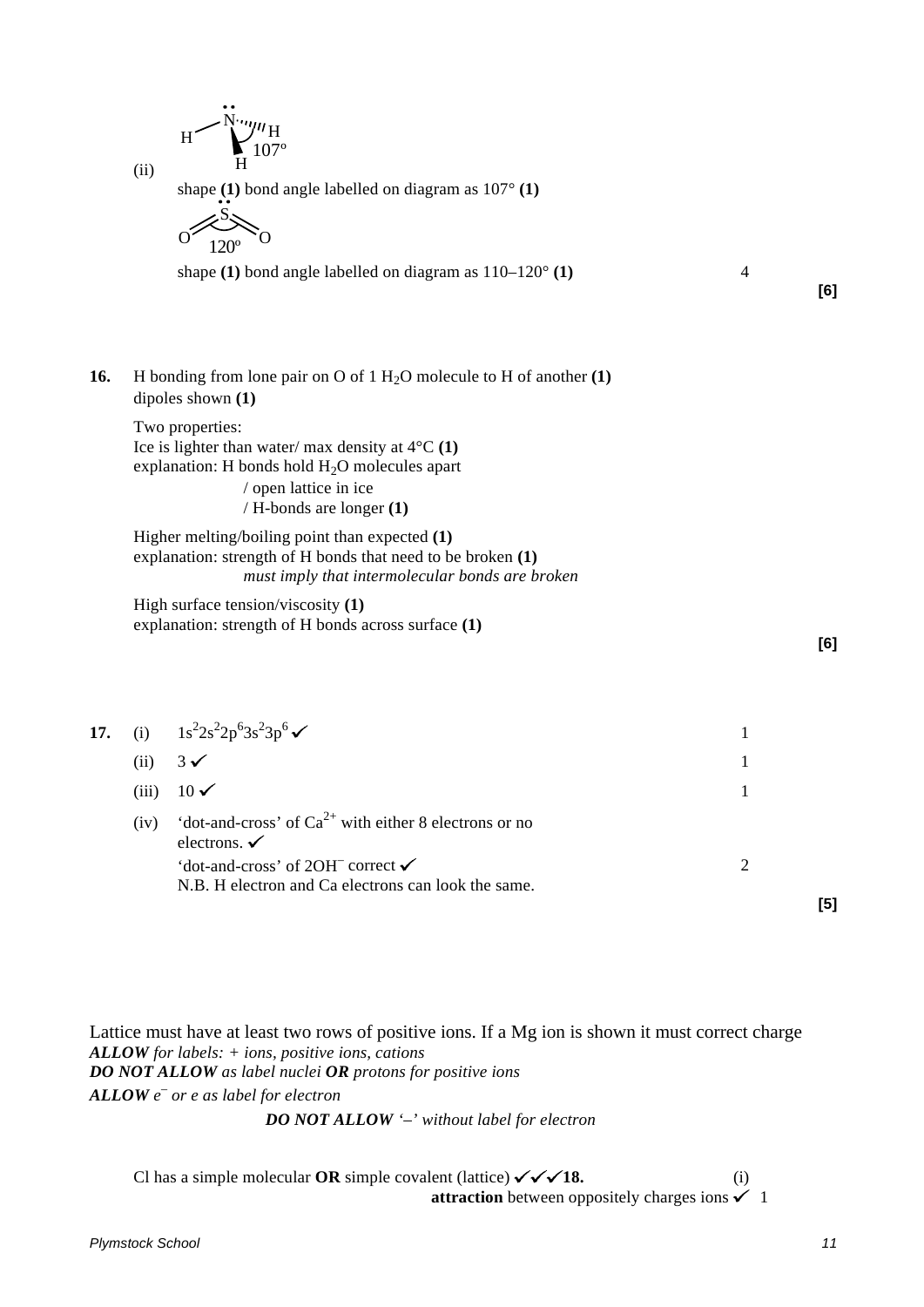|     | (ii) | shared pair of electrons $\checkmark \checkmark$<br>'shared electrons' scores 1 mark only                        | $\overline{2}$ | $[3]$ |
|-----|------|------------------------------------------------------------------------------------------------------------------|----------------|-------|
|     |      |                                                                                                                  |                |       |
| 19. | (i)  | attraction of an <b>atom/element</b> for electrons $\checkmark$<br>in a (covalent) bond/bonded pair $\checkmark$ | $\overline{2}$ |       |
|     | (ii) | one element attracts bonded pair more<br>is more electronegative than other $\checkmark$                         |                |       |
|     |      | $\rightarrow$ $\delta$ - on more electronegative atom and $\delta$ + on less                                     | $\overline{2}$ |       |
|     |      | electronegative element in example $\checkmark$                                                                  |                |       |
|     |      | May need to look for these marks below if not given here.                                                        |                | [4]   |
| 20  |      | H-bond shown between H of one molecule and $\Omega$ N or F of                                                    |                |       |

**20.** H–bond shown between H of one molecule and O, N or F of another  $\checkmark$ H-bond shown going to a lone pair  $\checkmark$ 

**21.** (a) 3

| element | structure | bonding  |  |
|---------|-----------|----------|--|
| Mg      | giant     | metallic |  |
| Si      | giant     | covalent |  |
|         | simple    | covalent |  |

*1 mark for each correct row*

| (b) | Si has strong forces between atoms/                                 |  |
|-----|---------------------------------------------------------------------|--|
|     | covalent bonds are broken $\checkmark$                              |  |
|     | P has weak forces between molecules                                 |  |
|     | intermolecular forces/van der Waals' forces are broken $\checkmark$ |  |
|     |                                                                     |  |

**[2]**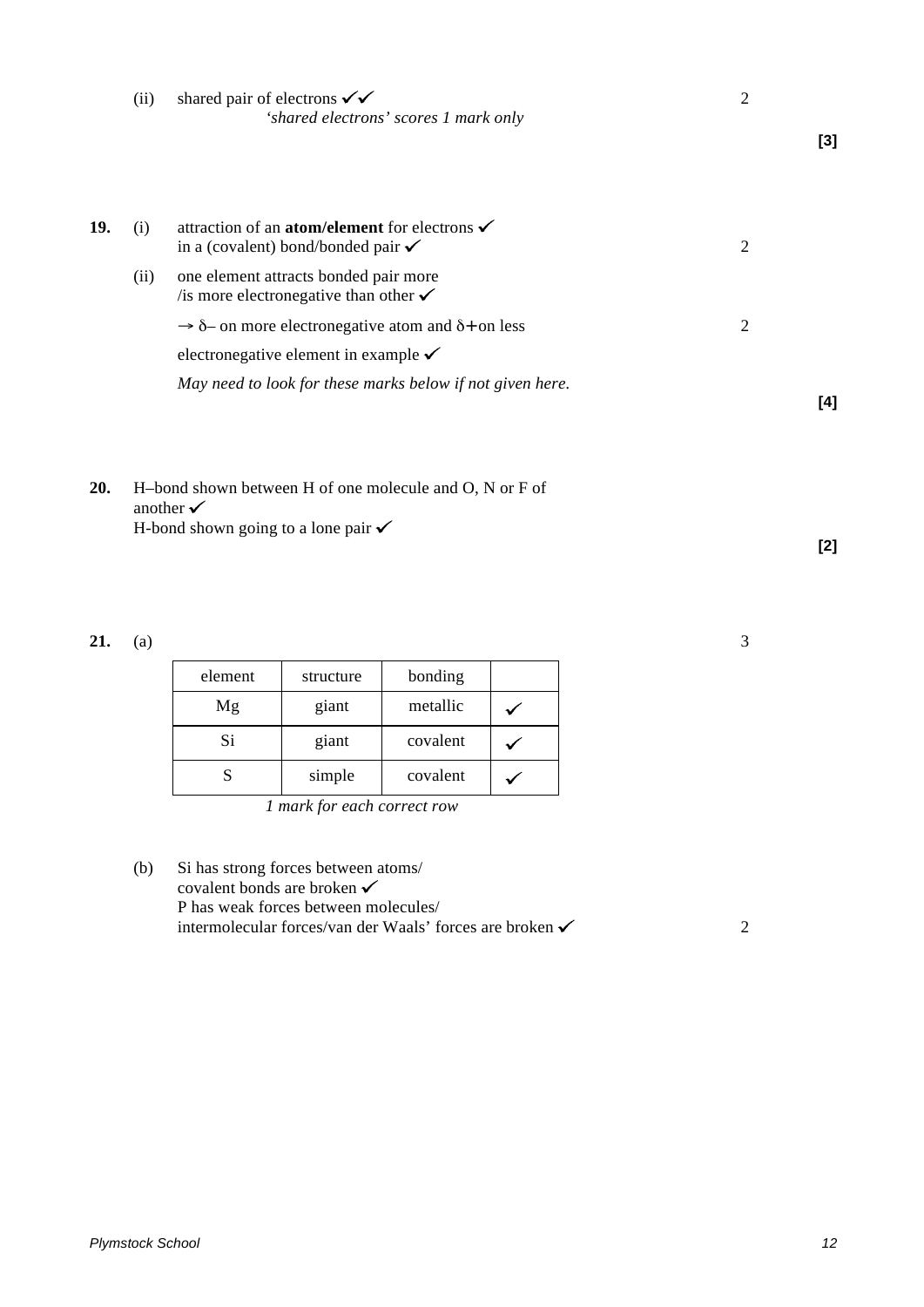|     | (c)  | From Na $\rightarrow$ Al, no of <b>delocalised</b> electrons increases $\checkmark$<br>charge on positive ion increases/<br>ionic size decreases/<br>charge density increases $\checkmark$<br>attraction between + ions and electrons increases/<br>metallic bonding gets stronger $\checkmark$ | $\overline{2}$ | [7] |
|-----|------|-------------------------------------------------------------------------------------------------------------------------------------------------------------------------------------------------------------------------------------------------------------------------------------------------|----------------|-----|
| 22. | (i)  | $2Na(s) + Cl_2(g) \rightarrow 2NaCl(s) \checkmark$<br>1st mark for equation<br>2nd mark for state symbols                                                                                                                                                                                       | 2              |     |
|     | (ii) | Giant ionic (lattice) or $3D \checkmark$<br>with alternating Na <sup>+</sup> and C $\Gamma \checkmark$                                                                                                                                                                                          | 2              | [4] |





Also accept Na with full shell as long as it contains 'x's (as in example above)

Ignore any inner shells

correct dot and cross **✓** correct charges  $\checkmark$ 

**[2]**

| 24. | (i)    | $2Na + O_2 \rightarrow Na_2O_2 \checkmark$                                                                 |  |
|-----|--------|------------------------------------------------------------------------------------------------------------|--|
|     | (11)   | $\text{Na}_2\text{O}_2 + 2\text{H}_2\text{O} \rightarrow \text{H}_2\text{O}_2 + 2\text{NaOH} \checkmark$   |  |
|     | (111 ) | correct covalent bonds shown $\checkmark$<br>electron count (14) for rest of molecule correct $\checkmark$ |  |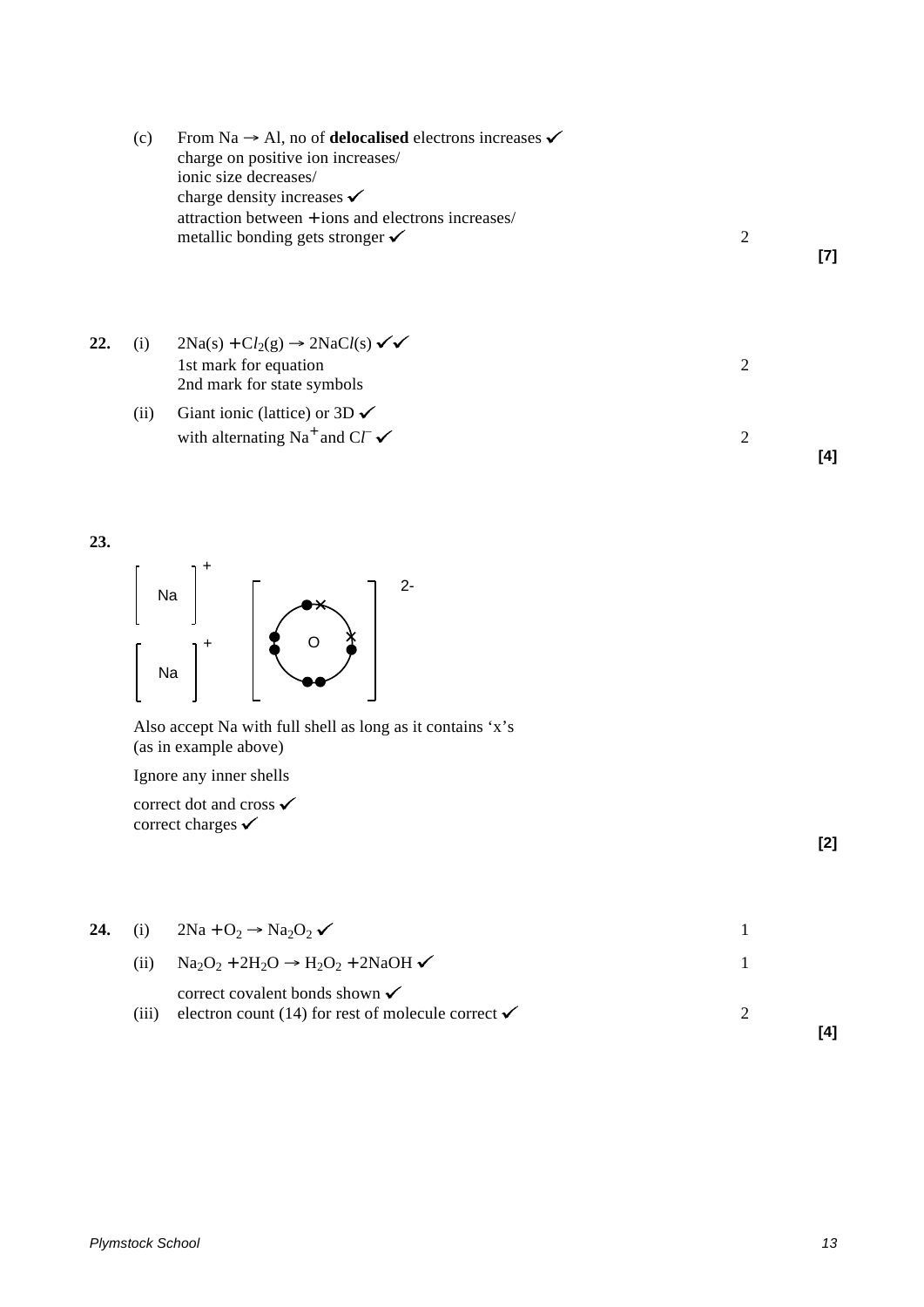| 25. | (i)     | (trigonal) pyramidal $\checkmark$                                                                                                                                                                | 1                     |
|-----|---------|--------------------------------------------------------------------------------------------------------------------------------------------------------------------------------------------------|-----------------------|
|     | (ii)    | electron pairs repel/bonds repel<br>/electron pairs get as far apart as possible $\checkmark$                                                                                                    |                       |
|     |         | lone pairs repel more/forces 'them' closer $\checkmark$                                                                                                                                          |                       |
|     |         | 4 electron pairs surround central atom or N<br>$\alpha$ /diagram with 3 bonds and a lone pair $\checkmark$                                                                                       | 3<br>[4]              |
| 26. |         | Original solution contains ions/there are mobile ions $\checkmark$<br>Charge carriers removed as reaction takes place<br>/as solid forms/ as BaSO <sub>4</sub> forms/as water forms $\checkmark$ | $\overline{2}$<br>[2] |
| 27. | general | NaCl: ionic/has ionic bonds $\checkmark$<br>Beware of contradictions for this mark, especially<br>reference to intermolecular forces.<br>Ignore 'atoms'.                                         | $\overline{2}$        |
|     |         | graphite: covalent/giant molecular/macromolecular √<br>Ignore van der Waals', intermolecular, molecules                                                                                          |                       |

**-------------------------------------------**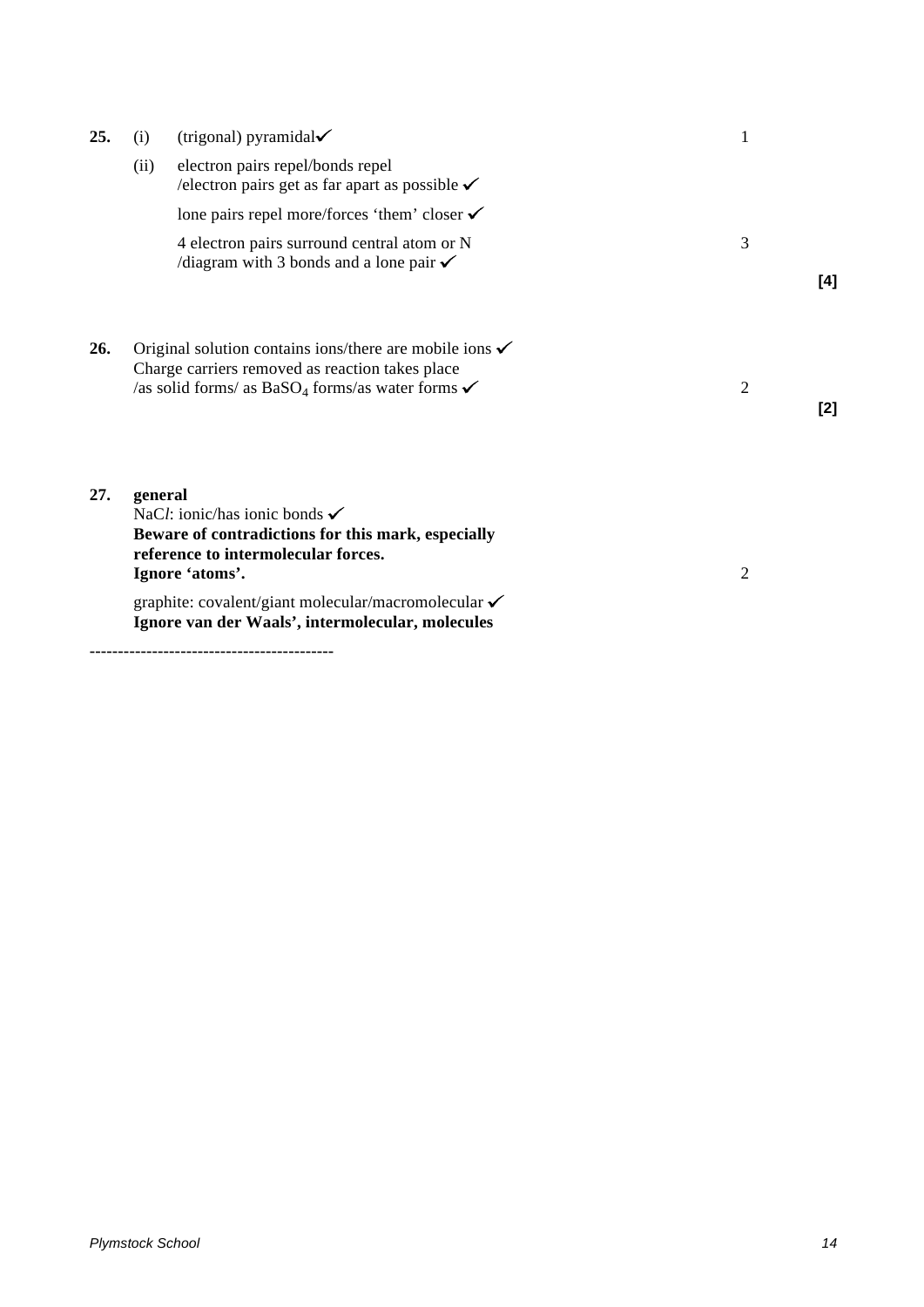# **conductivity**

| NaCl:            | ions cannot move/<br>no free ions (or electrons) /<br>mobile ions only in solution or when molten $\checkmark$ |                |     |
|------------------|----------------------------------------------------------------------------------------------------------------|----------------|-----|
| graphite:        |                                                                                                                | $\overline{2}$ |     |
|                  | delocalised electrons/<br>free electrons (between layers)/<br>electrons conduct $\checkmark$                   |                |     |
| Ignore lone pair |                                                                                                                |                |     |
| melting point    |                                                                                                                |                |     |
|                  | <b>both</b> graphite and NaCl:                                                                                 |                |     |
|                  | bonds are strong/<br>bonds difficult to break /<br>large amount of energy is needed to break bonds             | 1              |     |
|                  |                                                                                                                |                |     |
| solubility       |                                                                                                                |                |     |
| NaCl:            | Water is polar/water has a dipole/<br>ions interacts with water molecules $\checkmark$                         |                |     |
| Graphite:        | no interaction with water/<br>no intermolecular forces with water/<br>graphite is non-polar $\checkmark$       | $\mathfrak{2}$ |     |
| QWC:             | At least 2 complete sentences in which<br>the meaning is clear. $\checkmark$                                   | $\mathbf{1}$   | [8] |
|                  |                                                                                                                |                |     |

**28.** (i)

| positive ions $\checkmark$ electrons $\checkmark$ (must be labelled) |  |
|----------------------------------------------------------------------|--|
| If $Mg^{2+}$ shown then must be correct: $Mg^{+}$ not worthy         |  |
| (ii) electrons move $\checkmark$                                     |  |
|                                                                      |  |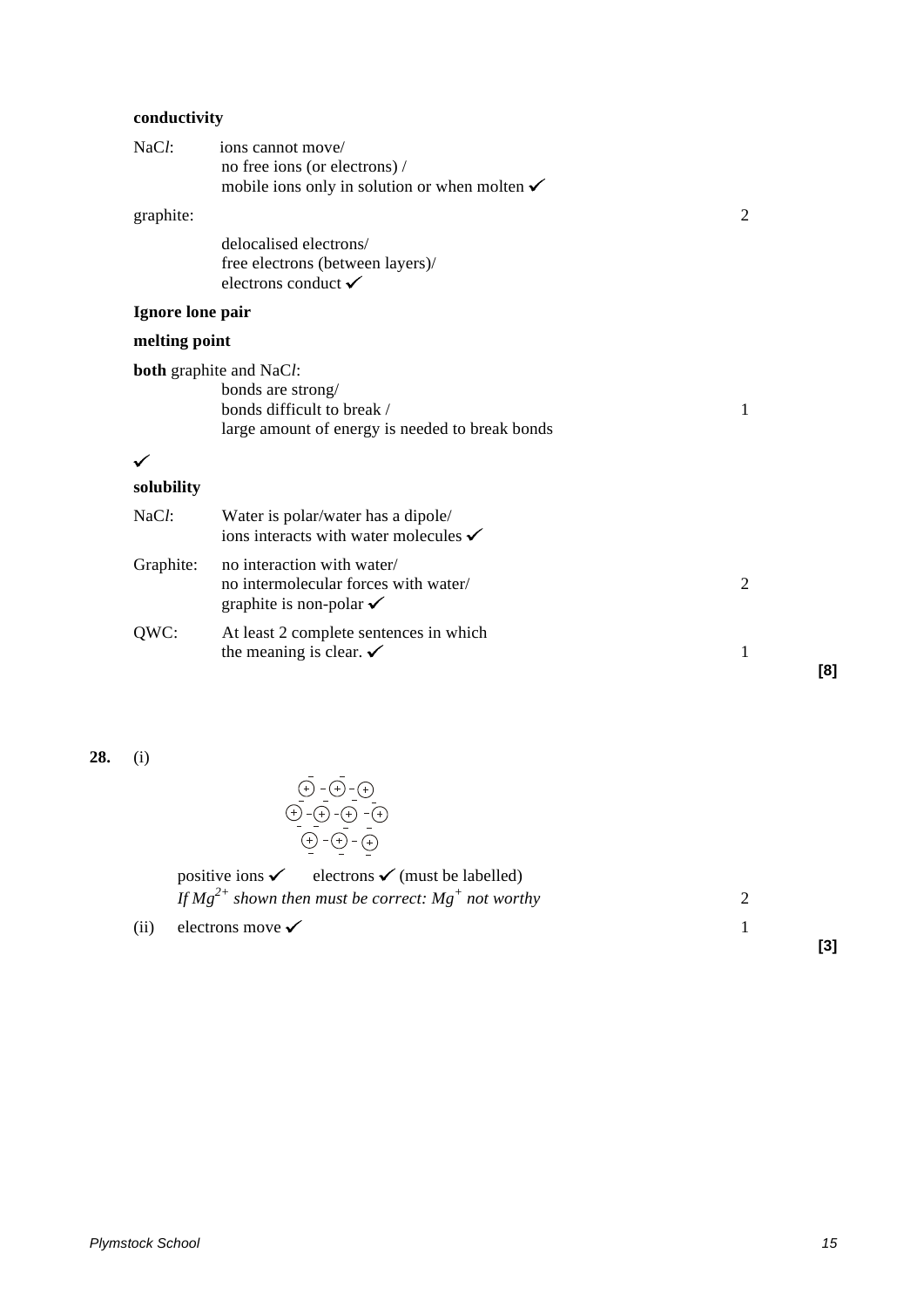**29.** (i) Oxidation state goes from 0 in  $O_2 \checkmark$  $\rightarrow$  -2 in MgO  $\checkmark$  2

(ii)



or with Mg full shell. correct dot and cross $\checkmark$ ; correct charges  $\checkmark$  2



**32.** ice is less dense than water<del>√</del>

hydrogen bonds hold H<sub>2</sub>O molecules apart in ice / hydrogen bonds cause an open lattice structure  $\checkmark$  2

**[2]**

**[4]**

**[6]**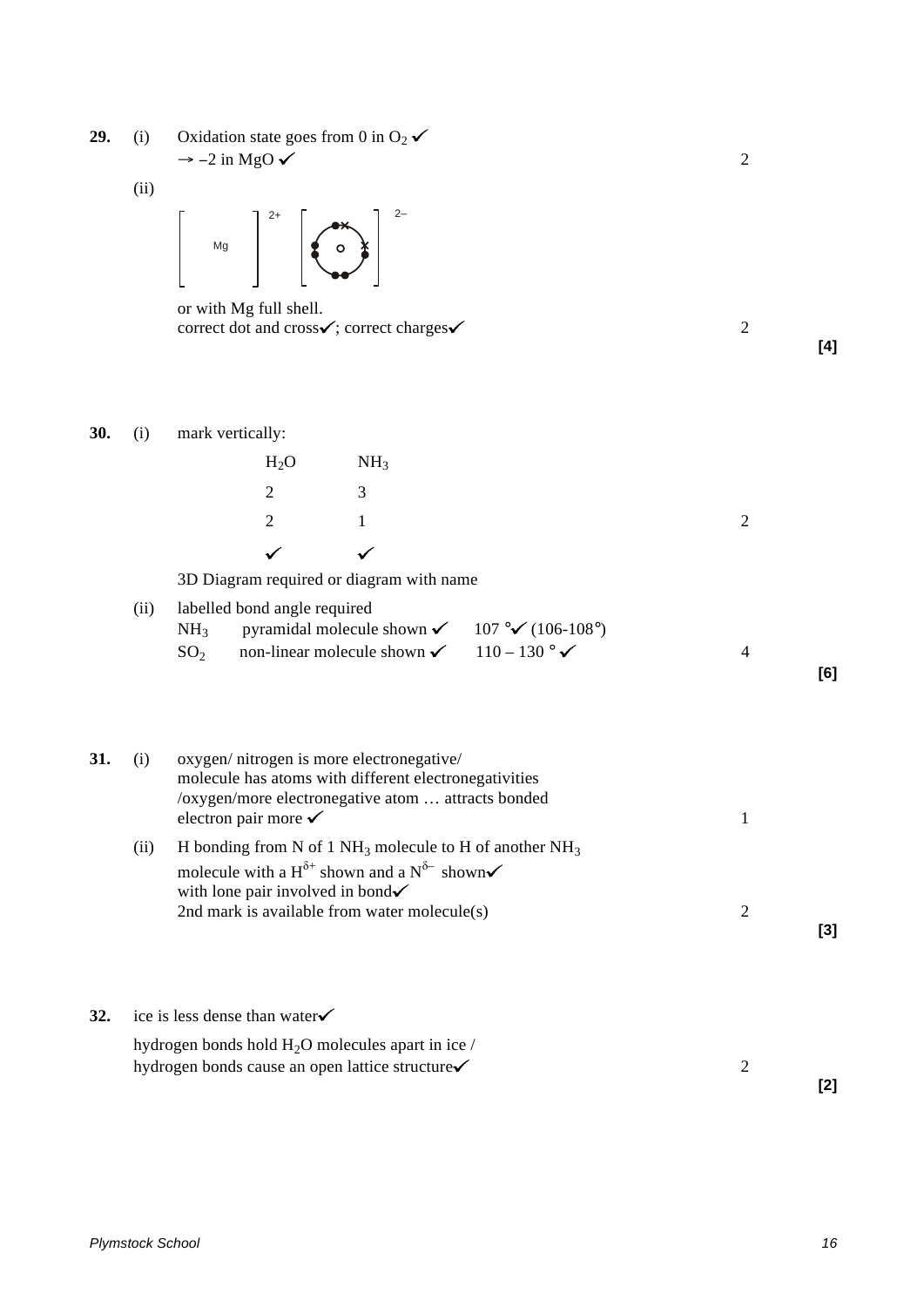| 33. | (i)         | 107° $\checkmark$ (accept any angle in the range 108° $\checkmark$ $\rightarrow$ 91°)                                                               | $\mathbf{1}$   |        |
|-----|-------------|-----------------------------------------------------------------------------------------------------------------------------------------------------|----------------|--------|
|     | (ii)        | electron pairs repel electron pairs/bonds go as far apart as possible√<br>lone pairs repel more $\checkmark$                                        | $\overline{2}$ | $[3]$  |
| 34. |             | attraction between oppositely charged ions/                                                                                                         |                |        |
|     |             | oppositely charged atoms $\checkmark$                                                                                                               | $\mathbf{1}$   |        |
|     |             |                                                                                                                                                     |                |        |
|     |             | For CaO: correct dot and cross $\checkmark$ ; correct charges $\checkmark$                                                                          |                |        |
|     |             | For CO <sub>2</sub> : correct dot and cross $\checkmark$                                                                                            | 3              |        |
|     |             |                                                                                                                                                     |                |        |
|     |             | $1s^22s^22p^63s^23p^6$                                                                                                                              | $\mathbf{1}$   |        |
|     |             |                                                                                                                                                     |                | [5]    |
|     |             |                                                                                                                                                     |                |        |
| 35. | (i)         | dative covalent, bonded pair comes from same atom/<br>electron pair is donated from one atom/<br>both electrons are from the same atom $\checkmark$ | 1              |        |
|     | (ii)        | $Ca(NO3)2 \rightarrow CaO + 2NO2 + \frac{1}{2}O2 \rightarrow$                                                                                       |                |        |
|     |             | or double equation with 2/2/4/1                                                                                                                     | $\mathbf{1}$   | [2]    |
|     |             |                                                                                                                                                     |                |        |
| 36. |             | High boiling point or difficult to break linked to strong bonds in the right<br>context within Li or $C \checkmark$                                 | 1              |        |
|     | Li          | conducts by delocalised/free/mobile electrons <del>✓</del> structure: giant ✓ metallic ✓                                                            |                |        |
|     |             | or '+ ions with a sea of electrons' for giant mark                                                                                                  |                |        |
|     | $\mathbf C$ | conducts by delocalised/free/mobile electrons ✓ structure: giant ✓ covalent                                                                         |                |        |
|     |             | with layers $\checkmark$                                                                                                                            | $\overline{4}$ |        |
|     | $\mathbf N$ | No mobile charge carriers/electrons/ions to conduct electricity $\checkmark$                                                                        |                |        |
|     |             | simple molecular structure/made of $N_2$ molecules $\checkmark$                                                                                     |                |        |
|     |             | low boiling point or easily broken due to                                                                                                           | 3              |        |
|     |             | intermolecular forces/                                                                                                                              |                |        |
|     |             | van der Waals' forces ✔                                                                                                                             |                |        |
|     | QWC:        | At least 2 complete sentences in which the meaning is clear. $\checkmark$                                                                           | $\mathbf{1}$   | $[12]$ |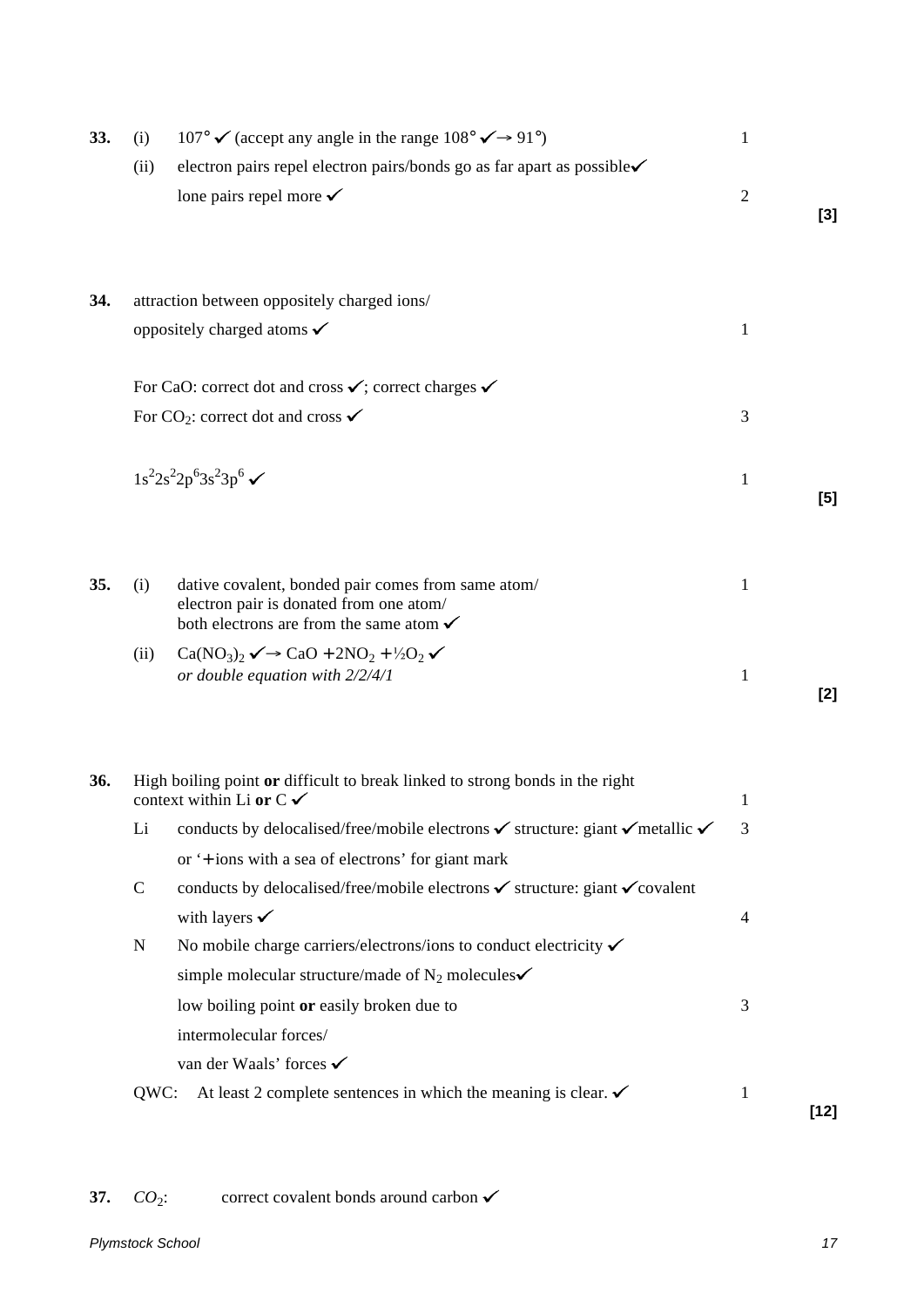outer shell electrons correct  $\checkmark$ (must be 'dot AND cross' or electron source clearly shown (different coloured for source?)

- **38.** correct dot and crosses <del>✓</del> correct charges  $\checkmark$
- **39.** uneven distribution of electrons  $\checkmark$ instantaneous /oscillating/changing/temporary/transient/ dipole on one atom causes an induced/resultant dipole on another molecule/atom  $\checkmark$

chlorine gas; bromine liquid; iodine solid/ volatility decreases from  $Cl_2 \rightarrow Br_2 \rightarrow I_2$ / boiling point increases from  $Cl_2 \rightarrow Br_2 \rightarrow I_2$ / stronger forces are broken from  $Cl_2 \rightarrow Br_2 \rightarrow I_2 \checkmark$ 

number of electrons increases down group ✔

greater/more van der Waals' forces / induced dipoledipole interactions / forces between the molecules  $\checkmark$ 

**40.** (i)



 $\oplus$  - $\oplus$  - $\oplus$  - $\oplus$  $\oplus$  -  $\oplus$  -  $\oplus$ 

- - -

- --

positive ions  $\checkmark$  electrons  $\checkmark$  (must be labelled) 2

-

 $\Theta$  -  $\Theta$  -  $\Theta$ 

-  $\overline{D}$  -  $\overline{\bigoplus}$  -  $\overline{\bigoplus}$  -  $\overline{\bigoplus}$  -  $\overline{\bigoplus}$  -  $\overline{\bigoplus}$  -  $\overline{\bigoplus}$  -  $\overline{\bigoplus}$  -  $\overline{\bigoplus}$  -  $\overline{\bigoplus}$  -  $\overline{\bigoplus}$ 

⊕ - ⊕ - ⊕<br>-<br>- - - - - - -

 $\frac{1}{2}$  -  $\frac{1}{2}$ 

**41.** simple molecular  $\checkmark$  2



**[2]**

**[6]**

**[2]**

**[3]**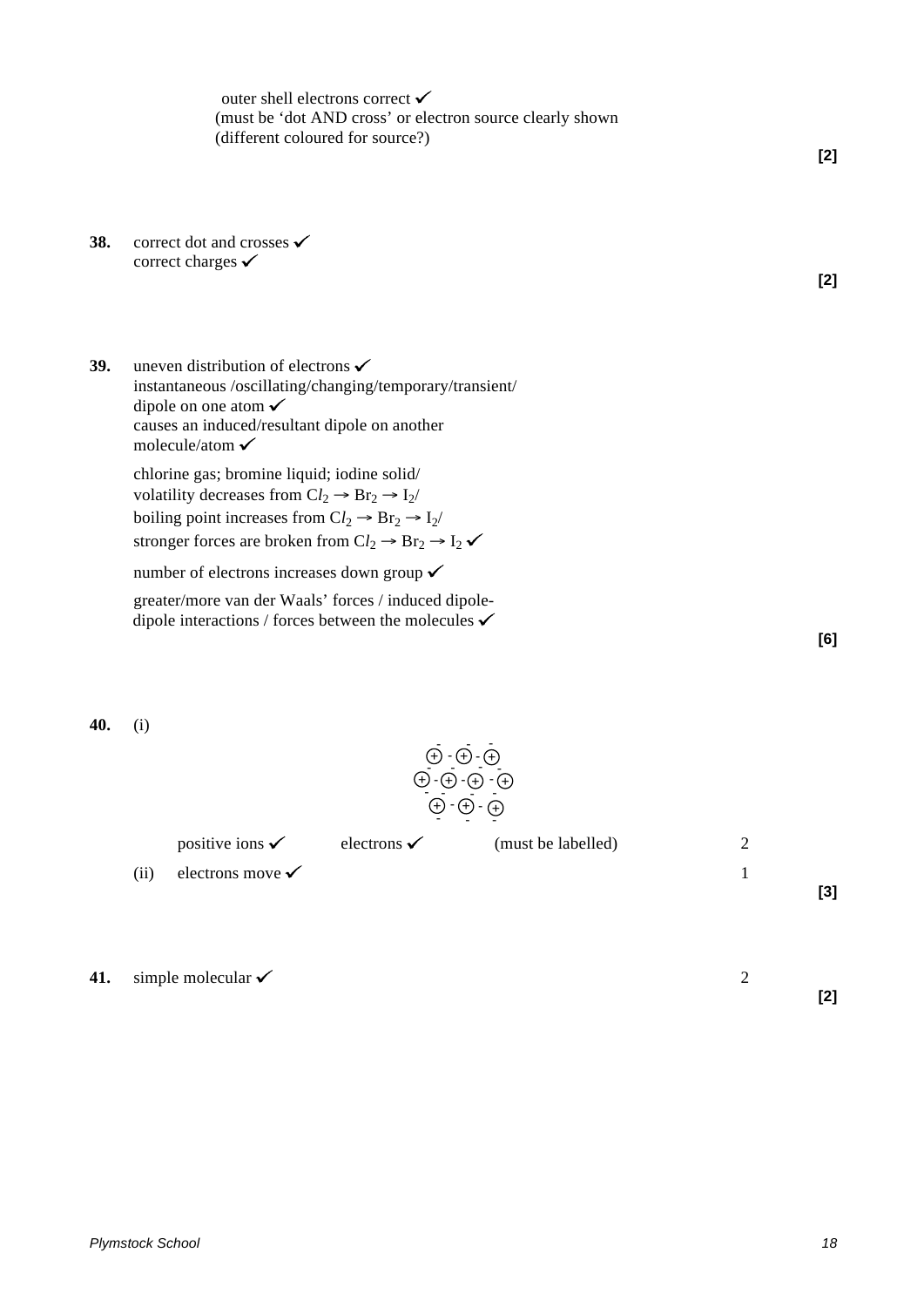| 42.            | (i)  | $Cl_2 + 2I^- \rightarrow I_2 + 2Cl^- \checkmark$<br>1 mark for species.<br>1 mark for balancing                                                                                                                                | $\mathfrak{2}$          |
|----------------|------|--------------------------------------------------------------------------------------------------------------------------------------------------------------------------------------------------------------------------------|-------------------------|
|                | (ii) | Cl atom is smaller/has less shells $\checkmark$<br>electron to be captured will be attracted more $\checkmark$                                                                                                                 | $\mathfrak{2}$<br>[4]   |
| $\degree$ Ø43. |      | H bonding from O of 1 H <sub>2</sub> O molecule to H of another $\checkmark$<br>(i)<br>dipoles shown $\checkmark$ with lone pair involved in bond $\checkmark$                                                                 | 3                       |
|                | (ii) | Two properties from:<br>Ice is lighter than water/ max density at $4^{\circ}$ C $\checkmark$<br>explanation: H bonds hold H <sub>2</sub> O molecules apart<br>/ open lattice in ice<br>/ H-bonds are longer $\checkmark$       |                         |
|                |      | Higher melting/boiling point than expected $\checkmark$<br>explanation:                                                                                                                                                        |                         |
|                |      | strength of H bonds that need to be broken $\checkmark$<br>must imply that intermolecular bonds are broken                                                                                                                     |                         |
|                |      | High surface tension/viscosity $\checkmark$<br>strength of H bonds across surface $\checkmark$<br>explanation                                                                                                                  | $\overline{4}$<br>$[7]$ |
| 44.            |      | NH <sub>3</sub> : $107°$ <del>✓</del> (range $106 - 108°$ )<br>electron pairs repel other electron pairs $\checkmark$<br>lone pair has more repulsion $\checkmark$<br>electron pairs get as far apart as possible $\checkmark$ | [4]                     |
| 45.            |      | shared pair $\checkmark$ of electrons $\checkmark$<br>i.e. 'shared electrons' is worth 1 mark. pair of electrons                                                                                                               |                         |
|                |      | for second mark                                                                                                                                                                                                                | [2]                     |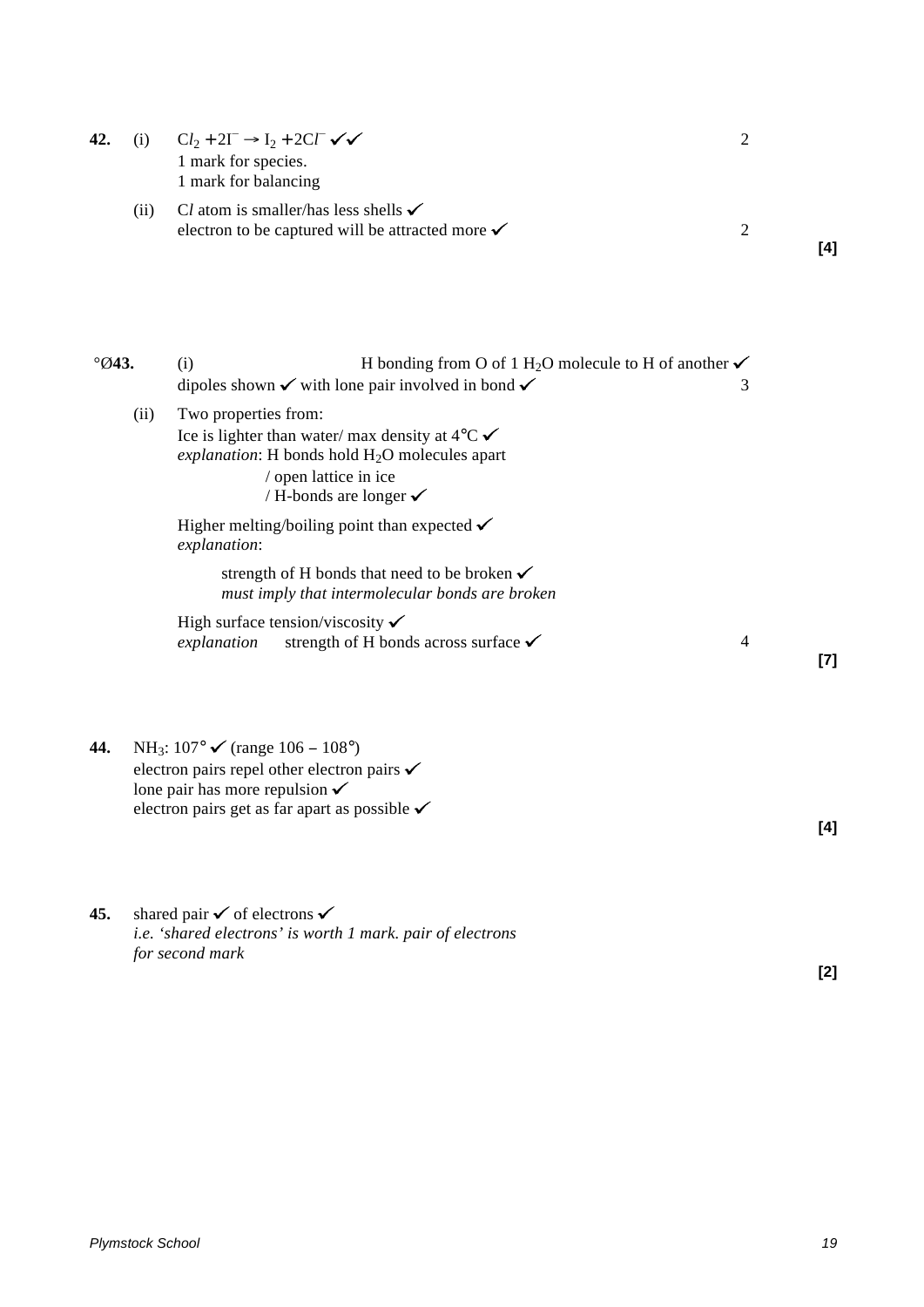|     |      | lone pairs added around oxygen atoms $\checkmark$<br>(must be 'dot AND cross' or electron source clearly shown<br>(different coloured for source is OK) |   |  |  |
|-----|------|---------------------------------------------------------------------------------------------------------------------------------------------------------|---|--|--|
| 47. | (i)  | molecule shown as non-linear $\checkmark$                                                                                                               |   |  |  |
|     |      | angle: $104 - 105^{\circ}$                                                                                                                              |   |  |  |
|     |      | molecule shown as linear $\checkmark$                                                                                                                   | 4 |  |  |
|     | (ii) | angle: $180^{\circ}$ $\checkmark$                                                                                                                       |   |  |  |
|     |      | shape of $H_2O$<br>shape of $CO2$                                                                                                                       |   |  |  |
|     |      | Electron pairs repel/groups (or regions) of electrons<br>repel/electron pairs get as far apart as possible $\checkmark$                                 | 2 |  |  |
|     |      | Oxygen in water surrounded by 4 areas of electron<br>density/2 bonds and 2 lone pairs<br><b>AND</b>                                                     |   |  |  |
|     |      | Carbon in $CO2$ surrounded by 2 regions of electron                                                                                                     |   |  |  |

**46.** H<sub>2</sub>O: all correct including lone pairs around  $0 \checkmark$ 

 $CO<sub>2</sub>$ : correct covalent bonds around carbon  $\checkmark$ 

**[6]**

**[3]**

| (48. (i) | Attraction of electrons $\checkmark$ in a bond $\checkmark$ towards an atom                                                                                             |     |
|----------|-------------------------------------------------------------------------------------------------------------------------------------------------------------------------|-----|
| (11)     | $CO2$ is symmetrical/H <sub>2</sub> O is not symmetrical $\checkmark$<br>In CO <sub>2</sub> , dipoles cancel/in H <sub>2</sub> O, the dipoles don't cancel $\checkmark$ |     |
|          |                                                                                                                                                                         | [4] |

**49.** (i)

$$
\begin{array}{c}\n\overline{\Theta}\cdot\overline{\Theta}\cdot\overline{\Theta}\\ \overline{\Theta}\cdot\overline{\Theta}\cdot\overline{\Theta}\cdot\overline{\Theta}\\ \overline{\Theta}\cdot\overline{\Theta}\cdot\overline{\Theta}\cdot\overline{\Theta}\n\end{array}
$$

density/2 double bonds  $\checkmark$ 

positive ions/cations  $\checkmark$  and negative electrons  $\checkmark$ Can be described in words only for both marks 2 (ii) contain free/mobile/delocalised electrons  $\checkmark$  1

**[3]**

# **50.** (i) shared **pair of**  $\checkmark$  electrons  $\checkmark$  2

*Plymstock School 20*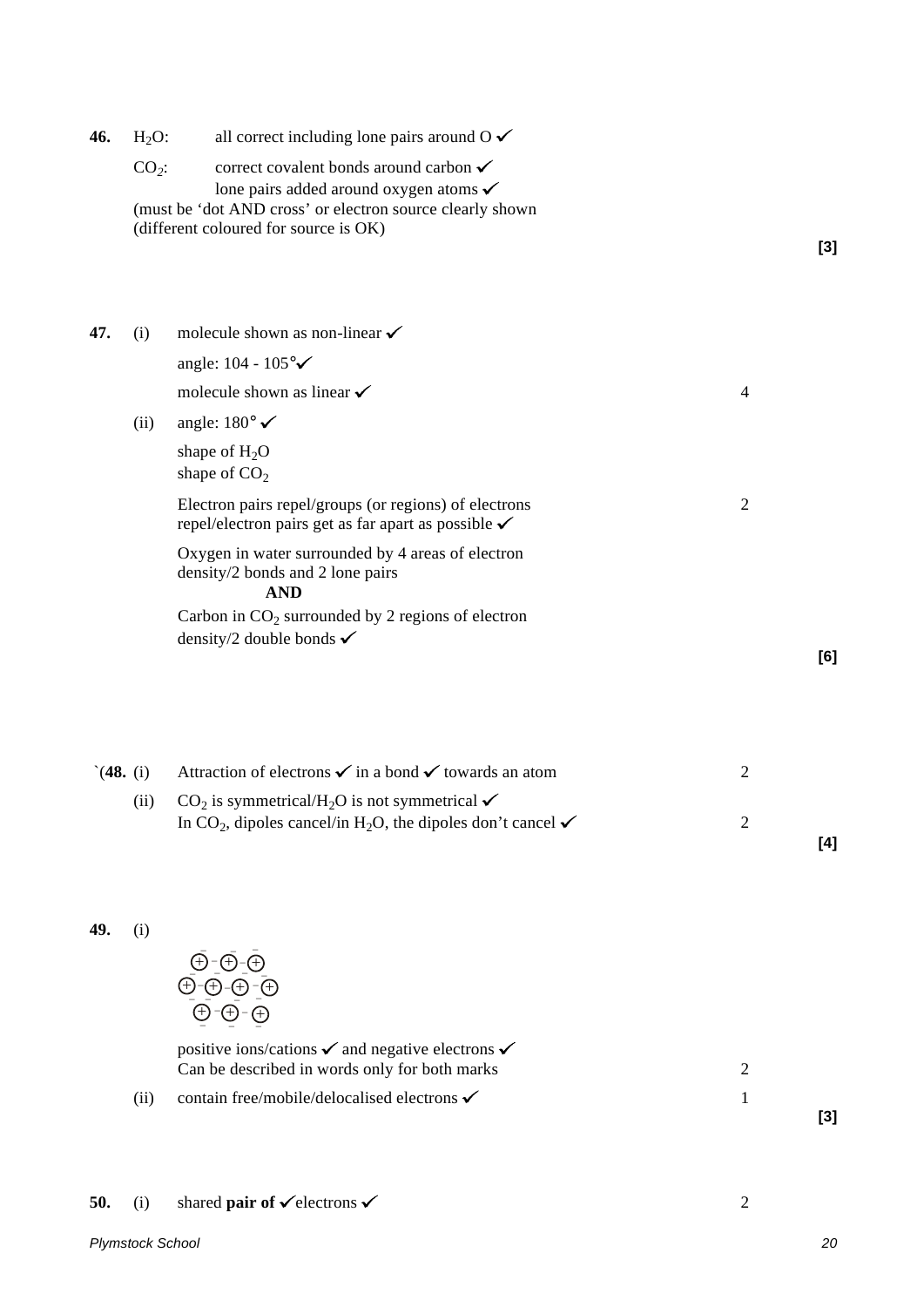*i.e. 'shared electrons' is worth 1 mark. Pair of electrons for second mark*

(ii) correct dot-and cross diagram  $\checkmark$  1 **[3]**

| 51. | (i)             | electrostatic attraction $\checkmark$<br>between oppositely charged ions $\checkmark$<br>(charged or electrostatic for 1st mark)                                                                         | $\overline{2}$ |     |
|-----|-----------------|----------------------------------------------------------------------------------------------------------------------------------------------------------------------------------------------------------|----------------|-----|
|     | (ii)            | correct dot-and cross diagram $\checkmark$<br>correct charges $\checkmark$                                                                                                                               | $\overline{2}$ |     |
|     | (iii)           | Mg $\begin{array}{ccc}\n\mathbf{Mg} & \rightarrow & \mathbf{Mg}^{2+} + 2e^- \checkmark \\ \mathbf{F}_2 + 2e^- & \rightarrow & 2\mathbf{F}^- \checkmark\n\end{array}$<br>-sign not required with electron | $\overline{2}$ |     |
|     | (iv)            | solid: ions cannot move /in fixed positions in lattice $\checkmark$<br>solution: ions are free to move $\checkmark$                                                                                      | 2              | [8] |
| 52. | $H_2O$          | H bonding from O of 1 molecule to H of another $\checkmark$<br>dipoles shown or described $\checkmark$<br>with lone pair of O involved in the bond $\checkmark$                                          | 3              |     |
|     | CH <sub>4</sub> | van der Waals' forces from oscillating dipoles/temporary<br>dipoles/transient dipoles/instantaneous dipoles $\checkmark$                                                                                 |                |     |
|     |                 | leading to induced dipoles $\checkmark$                                                                                                                                                                  |                |     |

caused by uneven distribution of electrons  $\checkmark$  3

**[6]**